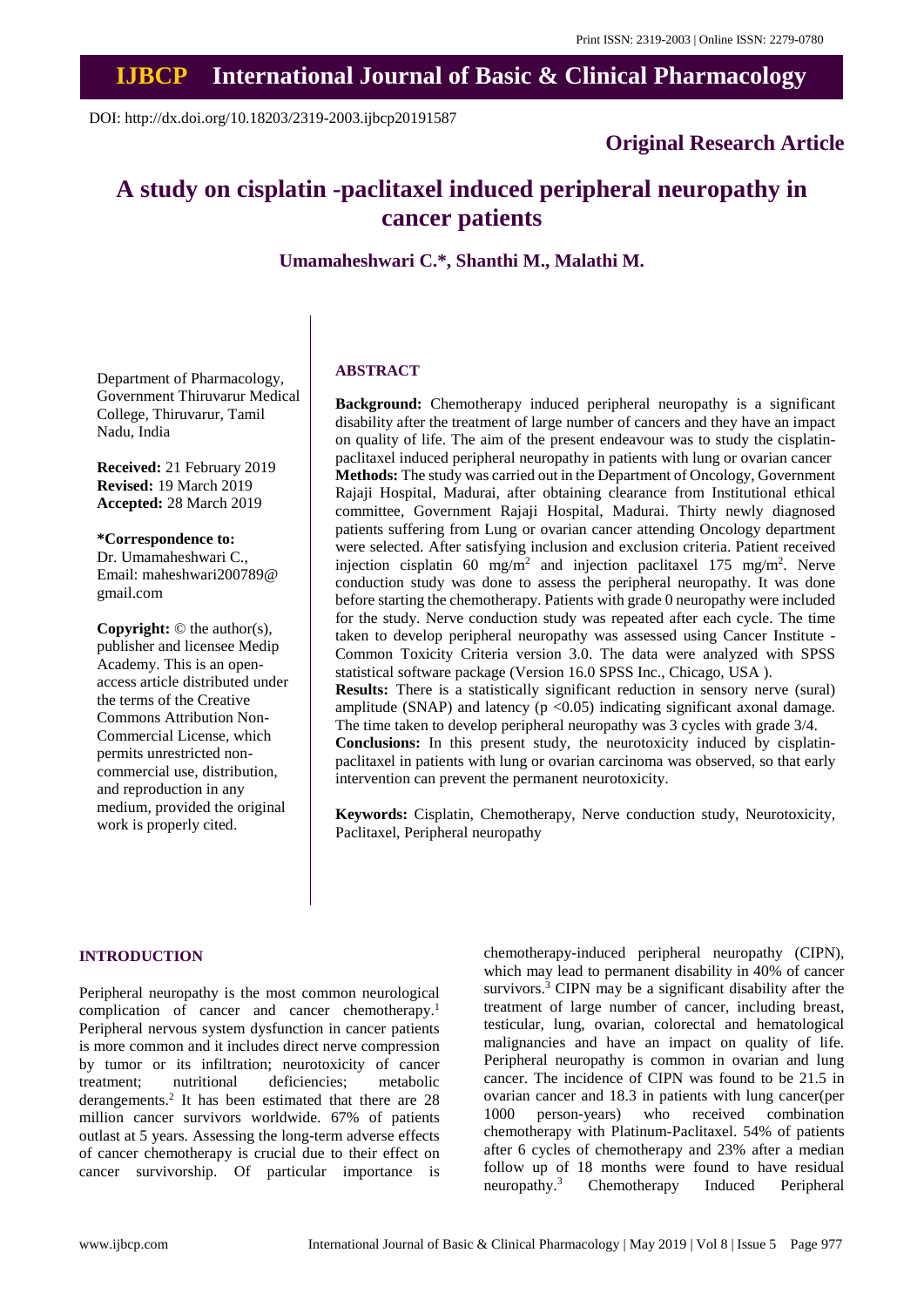Neuropathy (CIPN) is an unmet clinical need in an approach to the cancer patients. More effective dosingschedules of treatment decreases the incidence of long lasting peripheral neurotoxicity thus providing better results with longer survival rate and less disability.<sup>4</sup>

Hence, a study was planned to assess the neurotoxicity of cisplatin-paclitaxel in patients with lung or ovarian carcinoma. So, that early intervention can prevent the permanent neurotoxicity.

#### **METHODS**

The study was carried out in the Department of Oncology and Department of Neurology Government Rajaji Hospital, Madurai, from December 2014 to June 2016 after obtaining clearance from Institutional ethical committee, Government Rajaji Hospital, Madurai. A Single center Open label Prospective Observational study carried out in 30 patients.

Drugs used were injection cisplatin 60 mg/m<sup>2</sup> , injection paclitaxel 175 mg/m<sup>2</sup> . All the patients received premedications consisting of single dose of dexamethasone (20 mg) and ranitidine (50 mg) administered 30 minutes before start of Paclitaxel infusion and anti emetic prophylaxis with ondansetron . In addition, patients received pre and post chemotherapy hydration to avoid cisplatin induced nephrotoxicity. Chemotherapy cycles were repeated every 3 weeks.

#### *Inclusion criteria*

- Newly diagnosed patients with lung or ovarian cancer,
- Age group: 18 to 60 years,
- Patients with grade 0 peripheral neuropathy (National Cancer Institute - Common Toxicity Criteria version 3.0.).

#### *Exclusion criteria*

- Those with pre-existing peripheral neuropathy,
- Patients with any other comorbid conditions,
- Patients with extensive CNS metastasis,
- Pregnancy and breastfeeding patients,
- When the patient was found to develop another illness or worsening of existing illness or requiring additional drugs, they were withdrawn from the study

The study was carried out in 30 patients who satisfied the inclusion /exclusion criteria after getting written and informed consent.

#### *Investigations*

Complete haemogram, blood sugar, renal function test, liver function test, thyroid profile, nerve conduction studyto assess the peripheral neuropathy, nerve conduction study was done before starting the chemotherapy. Patients with grade 0 neuropathy were included for the study Patients were followed up after each cycle till the end of 6 cycles and examined for signs and symptoms of peripheral neuropathy. Nerve conduction study was repeated after each cycle. Time taken by each group to develop peripheral neuropathy were assessed using Cancer Institute - Common Toxicity Criteria version 3.0.

#### *Statistical analysis*

The data were analyzed with SPSS statistical software package (Version 16.0 SPSS Inc., Chicago, USA). The nerve conduction study variables were compared before and after chemotherapy using students t test and  $p < 0.05$ will be considered as statistically significant.

#### **RESULTS**

All the patients were reviewed once in three weeks and there was no drop out in the study, all the 30 patients were analyzed for the time taken to develop neuropathy. Among thirty patients analyzed (30%) were males and rest were females (70%), The age wise distribution was 7 (23%) patients belonged to 30-39 years, 17 (57%) were between 40-49 years, 6 (20%) belonged to 50-59 years. The tumor type includes (33%) were mucinous cystadenoma ovary, (33%) were serous cyst adenocarcinoma, (14%) were nonsmall cell carcinoma, (20%) were squamous cell carcinoma. The mean latency of sural nerve before and after chemotherapy were  $3.547 \pm 0.44$  and  $6.493 \pm 0.734$ . The mean amplitude of sural nerve before chemotherapy was 8.267±0.928 and 3.980±0.728 after they developed neuropathy (Figure 1).



**Figure 1: Amplitude of sural nerve.**

The conduction velocity of sural nerve before chemotherapy was  $45.63\pm3.00$  and was  $48.73\pm2.84$  after they developed neuropathy. The mean latency of peroneal nerve before chemotherapy was 3.760±0.3233 and latency was 3.983±0.3495 after they developed neuropathy .The mean amplitude of peroneal nerve before chemotherapy was 3.577±0.6579 and 3.360±0.6532 after they developed neuropathy. The conduction velocity of peroneal nerve before chemotherapy was  $46.50\pm2.146$  and was  $49.4\pm2.2$ after they developed neuropathy (Figure 2).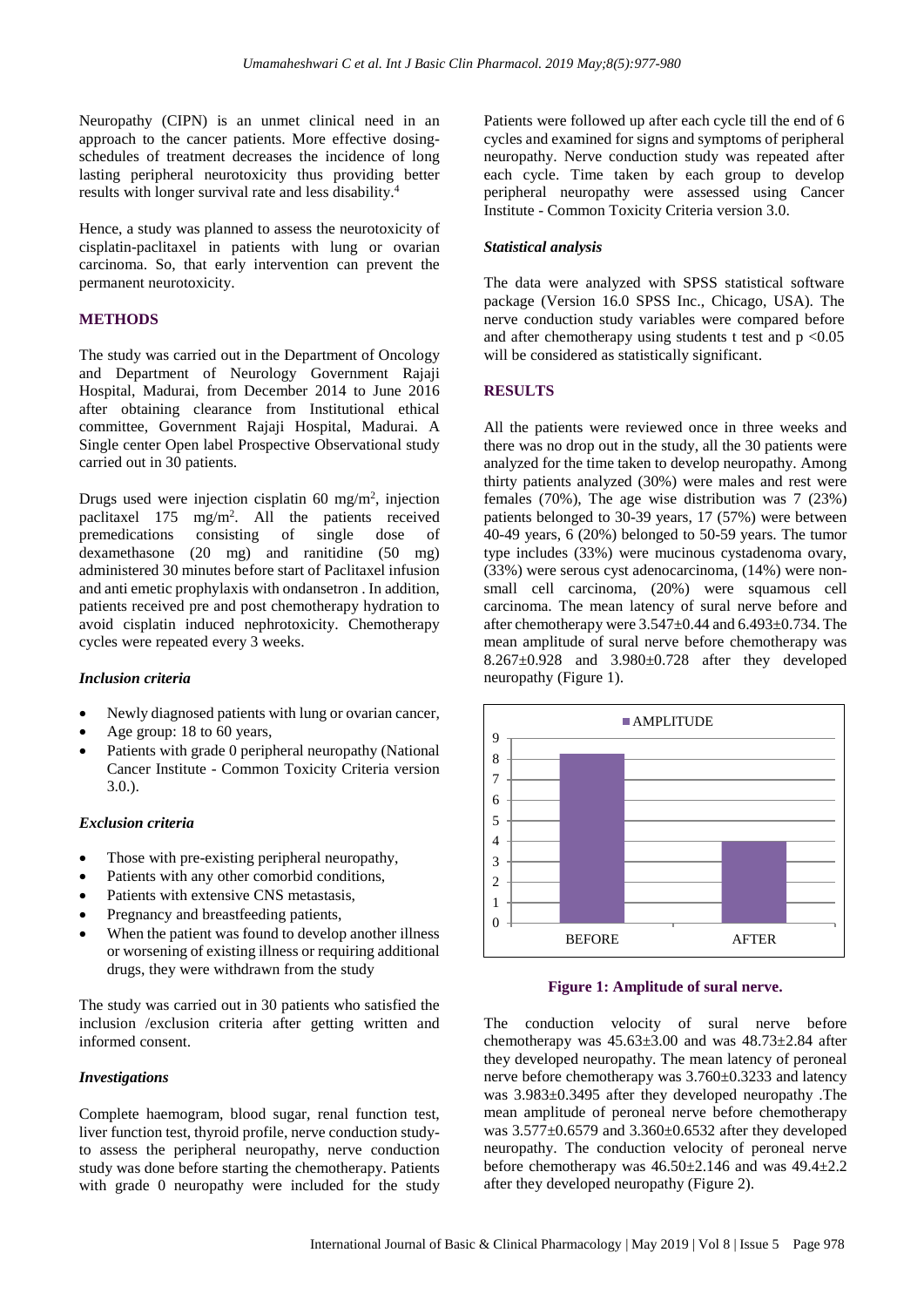

**Figure 2: Conduction velocity of peroneal nerve.**

The nerve conduction study variables were compared before and after neuropathy using students t test and the results were statistically significant ( $p \le 0.05$ ) imparting that there was significant difference before and after chemotherapy (Table 1). The time taken to develop peripheral neuropathy was 3.36±0.71 cycles. The grading of peripheral neuropathy was found to be grade III.

#### **Table 1: Comparison of nerve conduction study variables before chemotherapy and after they developed neuropathy cisplatin-paclitaxel group.**

| <b>Sural Nerve</b>     | <b>Before</b><br>$(Mean \pm SD)$ | <b>After</b><br>(MEAN±SD) |
|------------------------|----------------------------------|---------------------------|
| Latency                | $3.547 + 0.44$                   | $6.493 \pm 0.734*$        |
| Amplitude              | $8.267 \pm 0.928$                | 3.980±0.728*              |
| Conduction<br>velocity | $45.63 + 3.00$                   | $48.73 \pm 2.84*$         |
|                        |                                  |                           |
| <b>Peroneal nerve</b>  | <b>Before</b><br>$(Mean \pm SD)$ | After<br>$(Mean \pm SD)$  |
| Latency                | $3.760 \pm 0.3233$               | 3.983±0.3495*             |
| Amplitude              | $3.577 + 0.6579$                 | $3.360 \pm 0.6532*$       |

 $*$  p value < 0.05.

#### **DISCUSSION**

The peripheral nervous system is affected more than central nervous system because it is not protected as effective as central nervous system from noxious exogeneous agents.<sup>5</sup> Drug-induced neurotoxicity can affect the nerve fibers or the dorsal root ganglia (DRG) of the primary sensory neurons.<sup>6</sup> The clinical features are dependent on the type of agent involved and its site of action. Chemotherapy-induced peripheral neuropathy is related to treatment schedules and concomitant drugs.<sup>7</sup> It may severely affect the quality of life of cancer patients and cause chronic discomfort. In this present study, the neurotoxicity induced by cisplatin–paclitaxel in patients with lung or ovarian carcinoma was observed, so that early

intervention can prevent the permanent neurotoxicity.<sup>8</sup> when nerve conduction variables are compared before and after chemotherapy there is a significant reduction in sensory nerve (sural) amplitude (SNAP) and latency (p <0.05) indicating significant axonal damage. In a randomized study by Daugaard GK et al, nerve conduction studies performed in patients treated with platinum drugs showed sensory axonal damage with reduction in amplitude of the sensory nerve action potentials (SNAP). Motor nerve conduction velocities (NCV), compound muscle action potentials (CMAP) and F-wave latencies remain unchanged during treatment.<sup>9</sup> In a study by Windebank AJ et al, Electrophysiological abnormalities were decrease in SNAP indicating axonal sensory peripheral neuropathy. Reduction of CMAP occurs at the highest cumulative doses, while sensory and motor NCV are usually spared.<sup>10</sup> In this study, the time taken to develop peripheral neuropathy in cisplatin-paclitaxel group was 3 cycles. The occurrence of sensory neuropathy (which is proved by reduction in sensory nerve amplitude seen in nerve conduction study) is most commonly encountered than motor neuropathy. Since this is an observational study, dose relationship could not be explained for the development of adverse effects So, further studies are needed to confirm the dose adjustment for the reduction of neurological manifestations.

*Funding: No funding sources Conflict of interest: None declared Ethical approval: The study was approved by the Institutional Ethics Committee (13432/E1/8/2014)*

#### **REFERENCES**

- 1. Dropcho EJ. Remote neurological manifestations of cancer. Neurologic Clin. 2002;20(1)85-122.
- 2. Jaman P, Neurological disease peripheral nerve disease. In:Parveenkumar & Michaelclark. Kumar & clark clinical medicine. 8th ed. Spain: Saunders Elsevier;2012:148.
- 3. Nurgalieva Z, Xia R, Liu CC, Burau K, Hardy D, Du XL, Risk of chemotherapy-induced peripheral neuropathy in large population-based cohorts of elderly patients with breast, ovarian, and lung cancer. Am J Ther. 2010 Mar-Apr;17(2):148-58.
- 4. Leach JP, Davemport RJ disease of peripheral neuropathy, neurological disease. In: Brain R. Walker. Davidsons principle & practice of medicine. 22nd ed. China: Lippincott Williams & Wilkins Elsevier; 2015:1223-1226.
- 5. Eric P Widmaier, Hershal Raff. Neural signalling and the structure of nervous system in Vanders Human physiology. 11th ed. New York: McGraw hill; 2008:138.
- 6. Hilkens PH, Pronk LC, Verweij J, Vecht CH, Van Putten WL, Van Den Bent MJ. Peripheral neuropathy induced by combination chemotherapy of docetaxel and cisplatin. Brit J Canc. 1997 Feb;75(3):417.
- 7. Lisa M, De Angelis, Patrick y Wen, Primary and metastatic tumors of the nervous system In:Longo,